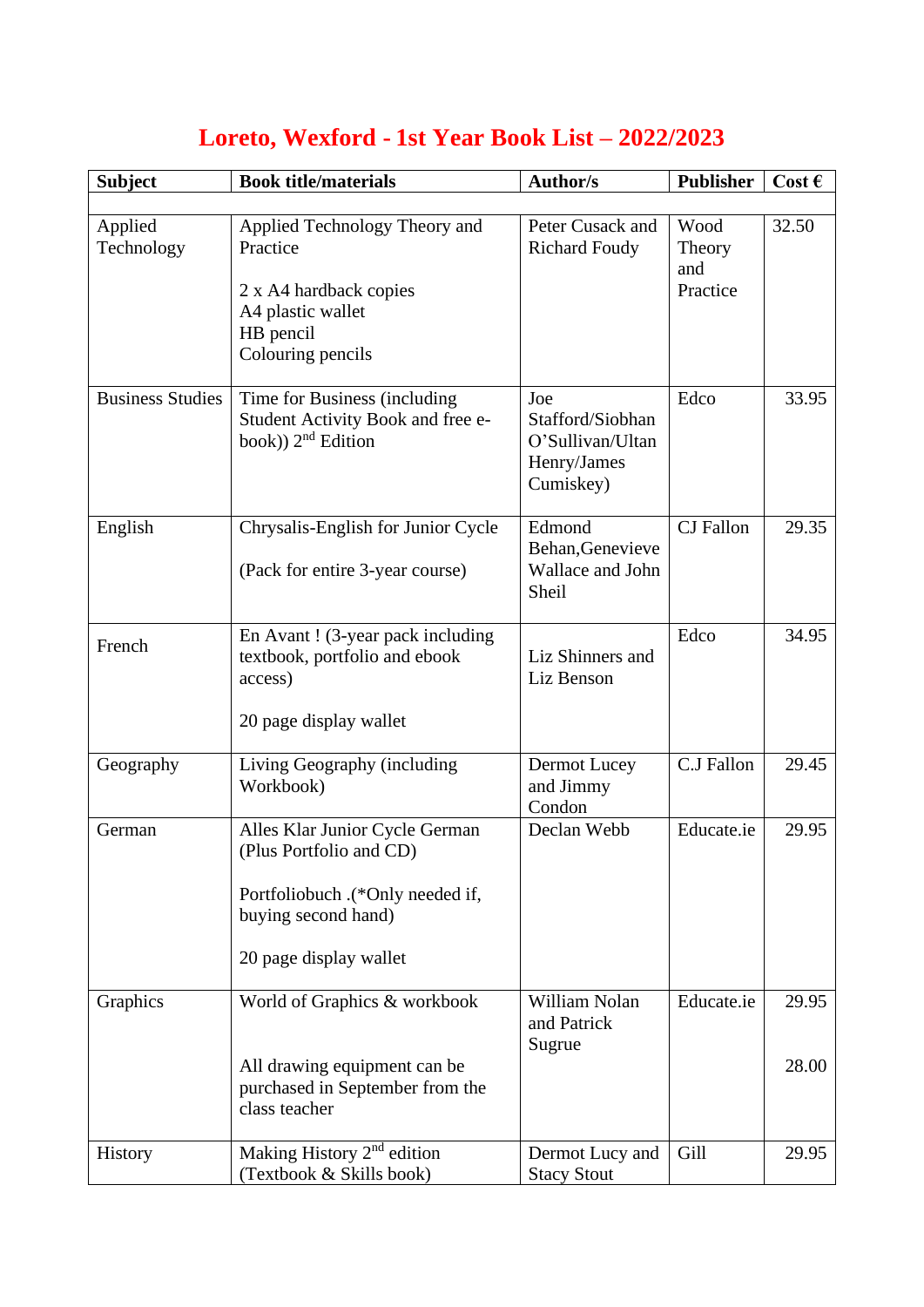| Home<br>Economics     | (@ Home Textbook, @ Home<br>Activities & Key Terms and $*@$<br>Home with the Practical)                                                                                                 | Eilis Flood                                                 | Educate.ie        | 29.95 |
|-----------------------|-----------------------------------------------------------------------------------------------------------------------------------------------------------------------------------------|-------------------------------------------------------------|-------------------|-------|
|                       | *@ Home Activities & Key Terms.<br>*(Only needed if buying @ Home<br>Textbook second hand & Activity<br>Book and @ Home with the<br>Practical not in pack)                              | Eilis Flood                                                 | Educate.ie        | 5.95  |
| Irish                 | Mol an Óige 1                                                                                                                                                                           | Caitríona Ní<br>Shúilleabháin<br>and Triona<br>Geraghty     | Gill<br>Education | 25.95 |
| <b>Maths</b>          | Active Maths 1 (including learning<br>$log$ ), $2nd$ edition                                                                                                                            |                                                             | Folens            | 28.00 |
|                       | Geometry Set and A4 Project Maths<br>Copy                                                                                                                                               |                                                             |                   | 4.00  |
|                       | A4 hardback                                                                                                                                                                             |                                                             |                   |       |
|                       | Formulae and Tables                                                                                                                                                                     |                                                             |                   |       |
|                       | Casio Calculator FX-83GT<br>(ClassWiz)                                                                                                                                                  |                                                             |                   | 15.95 |
| Music                 | A4 pocket folder<br>Manuscript (Small)<br>Copy                                                                                                                                          |                                                             |                   |       |
| Physical<br>Education | Time to Move                                                                                                                                                                            | Doireann Ní<br>Mhuimhneacháin<br>Conchúr Ó<br>Muimhneacháin | Gill<br>Education | 15.95 |
| Religion              | Soul Seekers – Complete 3 year<br>course student pack.                                                                                                                                  | Tom Gunning                                                 | Veritas           | 32.50 |
| Science               | Junior Cycle Science-Essential<br>Science $2nd$ Edition<br>(This includes a workbook, lab<br>notebook and free access to the e-<br>book)<br>A4 Science hardback copy<br>Small soft copy | Declan<br>Kennedy/Rose<br>Lawlor/Sean<br>Finn               | Folens            | 33.95 |
| Spanish               | Aprendemos 1- text book and<br>workbook set<br>1 A4 hardback                                                                                                                            | <b>Elaine Higgins</b>                                       | Folens            | 27.95 |